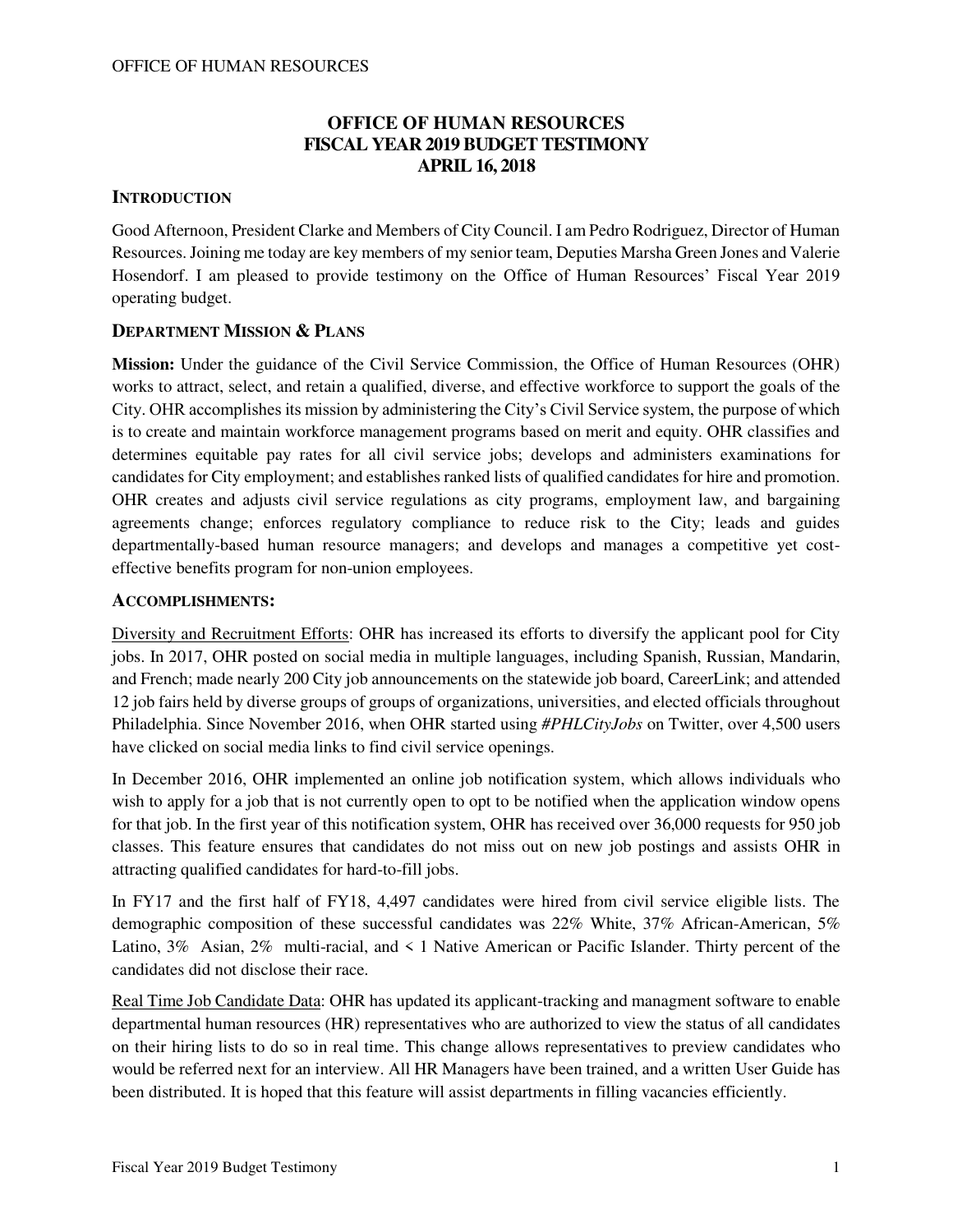Benefits Administration: OHR's Benefits Division deploys the City's benefits strategy and is responsible for compliance with City-Administered Health Plans for both active employees and retirees. The Division also supports the City's four unions through ancillary programs. The Division participates in the monthly "Quick Start Philly" process, which is the City-wide onboarding process, and sits on the boards of union funds.

In 2017, changes were made to the City-Administered Plan (CAP) to encourage a reduction in the number of employee visits to the emergency room for non-emergencies. The emergency room co-pay was increased by 50% while the co-pay to non-emergency urgent care centers was reduced from \$75 to \$40. This change has contributed to a 17% reduction in the number of inappropriate visits to the emergency room, and an increase of 49% in the number of visits to urgent care centers and retail clinics over the previous year.

The Division also operates the Generic Drug and Maintenance Choice programs, which has contributed to 86.3% of all drugs dispensed being generic.

In calendar year 2017, 47.23% of employees/spouses and life partners completed the wellness program to earn a \$500 credit in the employee contribution. This was also the first year for retiree participation. Although participation levels were low, 65 retirees completed their wellness activities to receive the lower rate for 2018. Wellness programs are intended to promote cost avoidance by motivating employees to engage in healthy behaviors. The City is surpassing the national average for wellness program participation by 11.5%.

In addition, the Benefits Division will continue to participate in three external initiatives, and begin one new initiative, to promote and encourage wellness: a Healthy Weight Study, in partnership with the University of Pennsylvania; a health communication study, in partnership with the Mayor's Office of Policy; a pre-diabetes intervention pilot, in partnership with the Center for Disease Control (CDC) and a private provider; and a blood pressure study, to investigate controlling high blood pressure. Data is not yet available for the first two studies or the most recent study. For the pre-diabetes study, OHR has experienced a weekly participation rate over 95%, and the average weight loss has been almost eight pounds per month. OHR plans to work alongside its provider community to identify additional chronic disease areas for future focus.

Additional Initiatives: OHR continues to lead monthly meetings for departmental HR managers to communicate updates to City programs and to explain changes to HR regulations and laws. OHR maintains its partnership with the Managing Director's Office, the Law Department, Risk Management, the Mayor's Office of Labor, the Office of the Chief Administrative Officer (CAO) and the Board of Pensions to provide in-depth training sessions on topics such as the results of new bargaining agreements, return-to-work strategies for injured workers, initiatives for non-civil service employment, and the parameters of new pension plans. In FY18, OHR will partner with the CAO to use the new learning management system to distribute training where appropriate.

The City is preparing to implement an integrated human resources, benefits, pensions, and payroll system called OnePhilly. OHR, with its Personnel Director as a member of the OnePhilly steering committee, has been advising the OnePhilly team regarding City regulations, practices, and procedures; ensuring that data related to employees is made accurate and kept accurate; providing monthly reports of data mismatches to human resources staff for resolution and update in the legacy systems; educating this group regarding the impacts of specific data once the new system is live; and providing ongoing oversight and guidance to ensure a successful launch.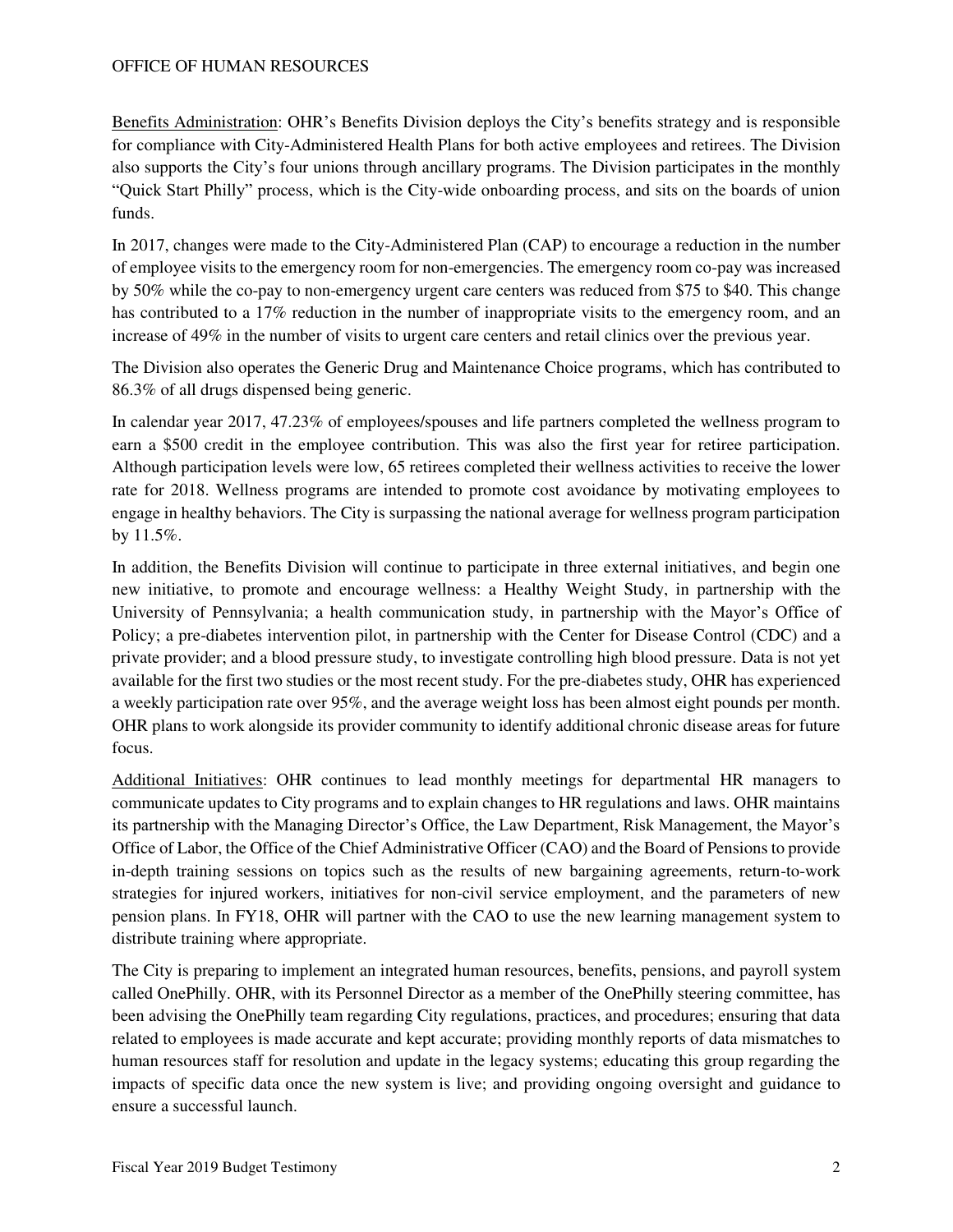### **PLANS FOR FISCAL YEARS 2019**

OHR will continue to work with the OnePhilly team to ensure a successful implementation in December of 2018. This will include a new business process for the review and approval of non-budgeted positions by the Office of Budget and Program Evaluation and OHR, using the new OnePhilly software.

Lastly, OHR will participate as a key stakeholder in a task force sponsored by the CAO to review human resources processes across the City. The project will examine HR functions City-wide and explore opportunities for improvement by leveraging technology to promote greater partnership between HR, both in the Office and the departments, and City operations.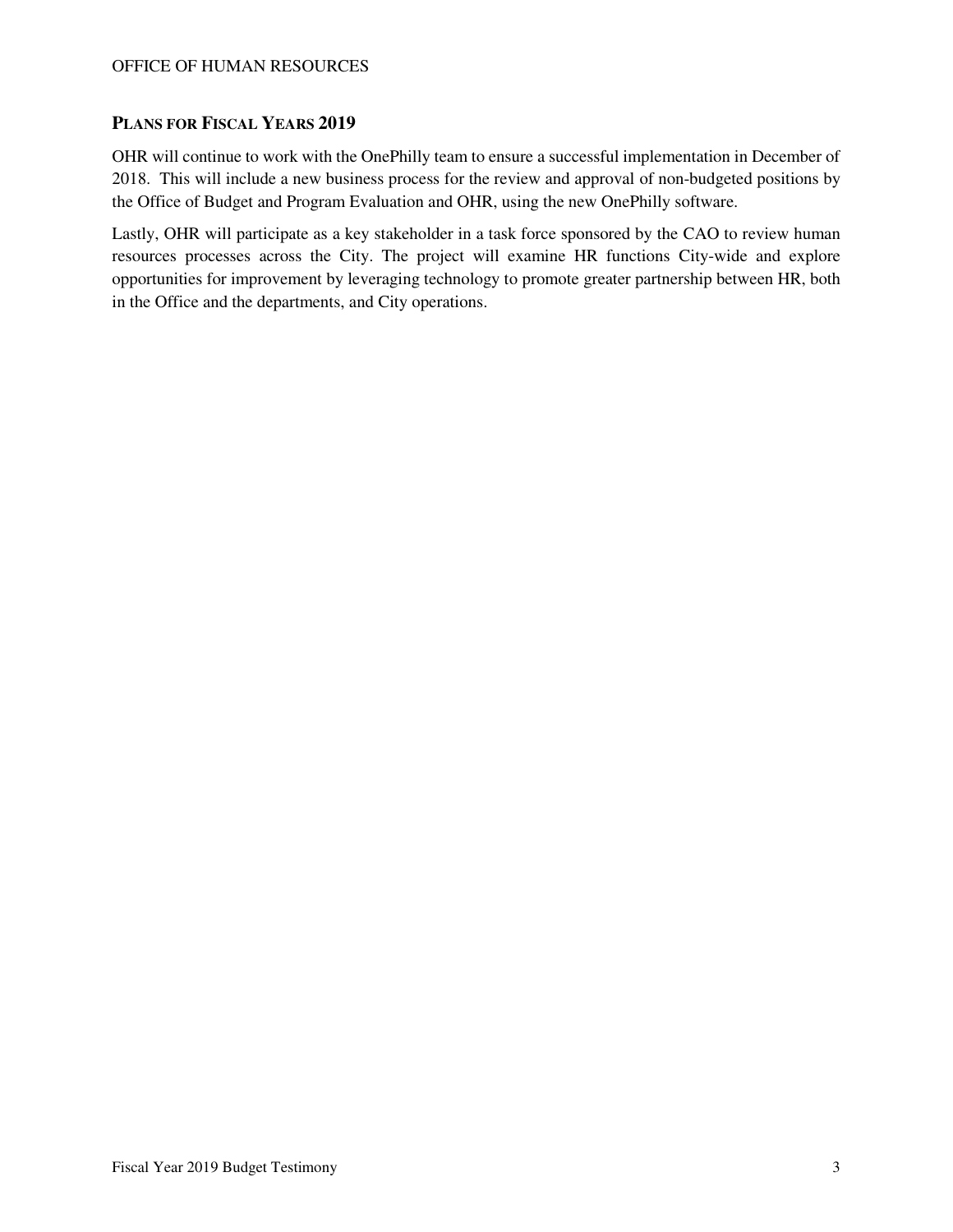| <b>Staff Demographics Summary (as of December 2017)</b> |           |                |           |           |  |  |  |  |  |
|---------------------------------------------------------|-----------|----------------|-----------|-----------|--|--|--|--|--|
|                                                         | Total     | Minority       | White     | Female    |  |  |  |  |  |
| Number of Full-Time Staff                               | 74        | 55             | 19        | 52        |  |  |  |  |  |
| Number of Exempt Staff                                  | 7         | $\overline{4}$ | 3         | 6         |  |  |  |  |  |
| Number of Executive Staff (deputy level)<br>and above)  | 6         | 4              | 2         | 5         |  |  |  |  |  |
| Average Salary, Full-Time Staff                         | \$59,552  | \$59,753       | \$61,553  | \$59,861  |  |  |  |  |  |
| Average Salary, Exempt Staff                            | \$117,280 | \$131,324      | \$103,236 | \$114,265 |  |  |  |  |  |
| Average Salary, Executive Staff                         | \$136,360 | \$144,301      | \$122,648 | \$122,648 |  |  |  |  |  |
| Median Salary, Full-Time Staff                          | \$48,222  | \$44,672       | \$67,323  | \$43,185  |  |  |  |  |  |
| Median Salary, Exempt Staff                             | \$122,648 | \$122,648      | \$122,648 | \$122,648 |  |  |  |  |  |
| Median Salary, Executive Staff                          | \$122,648 | \$122,648      | \$122,648 | \$122,648 |  |  |  |  |  |

# **BUDGET SUMMARY & OTHER BUDGET DRIVERS**

| <b>Employment Levels (as of December 2017)</b>            |                 |          |  |  |  |  |  |
|-----------------------------------------------------------|-----------------|----------|--|--|--|--|--|
|                                                           | <b>Budgeted</b> | Filled   |  |  |  |  |  |
| Number of Full-Time Positions                             | 81              | 74       |  |  |  |  |  |
| Number of Exempt Positions                                |                 |          |  |  |  |  |  |
| Number of Executive Positions<br>(deputy level and above) |                 |          |  |  |  |  |  |
| Average Salary of All Full-Time<br>Positions              | \$61,235        | \$59,552 |  |  |  |  |  |
| Median Salary of All Full-Time<br>Positions               | \$49,321        | \$48,222 |  |  |  |  |  |

| <b>General Fund Financial Summary by Class</b>    |                                 |                                   |                                 |                                             |                                 |                                 |  |  |  |  |
|---------------------------------------------------|---------------------------------|-----------------------------------|---------------------------------|---------------------------------------------|---------------------------------|---------------------------------|--|--|--|--|
|                                                   | FY17 Original<br>Appropriations | FY17 Actual<br><b>Obligations</b> | FY18 Original<br>Appropriations | <b>FY18</b> Estimated<br><b>Obligations</b> | FY19 Proposed<br>Appropriations | Difference:<br><b>FY19-FY18</b> |  |  |  |  |
| Class 100 - Employee Compensation                 | \$5,403,578                     | \$5,327,367                       | \$4,983,106                     | \$4,839,227                                 | \$5,035,367                     | \$196,140                       |  |  |  |  |
| Class 200 - Purchase of Services                  | \$952,070                       | \$807,680                         | \$959,070                       | \$959,070                                   | \$1,239,070                     | \$280,000                       |  |  |  |  |
| Class $300/400$ - Materials, Supplies & Equipment | \$69,932                        | \$53.849                          | \$69,432                        | \$69.432                                    | \$69,432                        | \$0                             |  |  |  |  |
|                                                   | \$6,425,580                     | \$6,188,896                       | \$6,011,608                     | \$5,867,729                                 | \$6,343,869                     | \$476,140                       |  |  |  |  |

| <b>Contracts Summary (Professional Services only)</b> |             |             |             |             |             |                              |  |  |  |
|-------------------------------------------------------|-------------|-------------|-------------|-------------|-------------|------------------------------|--|--|--|
|                                                       | <b>FY13</b> | <b>FY14</b> | <b>FY15</b> | <b>FY16</b> | <b>FY17</b> | <b>FY18 YTD</b><br>(Q1 & Q2) |  |  |  |
| Total amount of contracts                             | \$412,800   | \$443,042   | \$352,000   | \$509,110   | \$709,755   | \$527,628                    |  |  |  |
| Total amount to M/W/DSBE                              | \$61,250    | \$50,000    | \$80,000    | \$63,460    | \$127,310   | \$82,500                     |  |  |  |
| <b>Participation Rate</b>                             | 15%         | $11\%$      | 23%         | 12%         | 18%         | $16\%$                       |  |  |  |

| Total M/W/DSBE Contract Participation Goal (Public Works; Services, Supplies &<br><b>Equipment</b> ; and Professional Services combined) |             |             |             |  |  |  |  |
|------------------------------------------------------------------------------------------------------------------------------------------|-------------|-------------|-------------|--|--|--|--|
|                                                                                                                                          | <b>FY17</b> | <b>FY18</b> | <b>FY19</b> |  |  |  |  |
| M/W/DSBE Contract Participation Goal                                                                                                     | 20%         | 20%         | 18%         |  |  |  |  |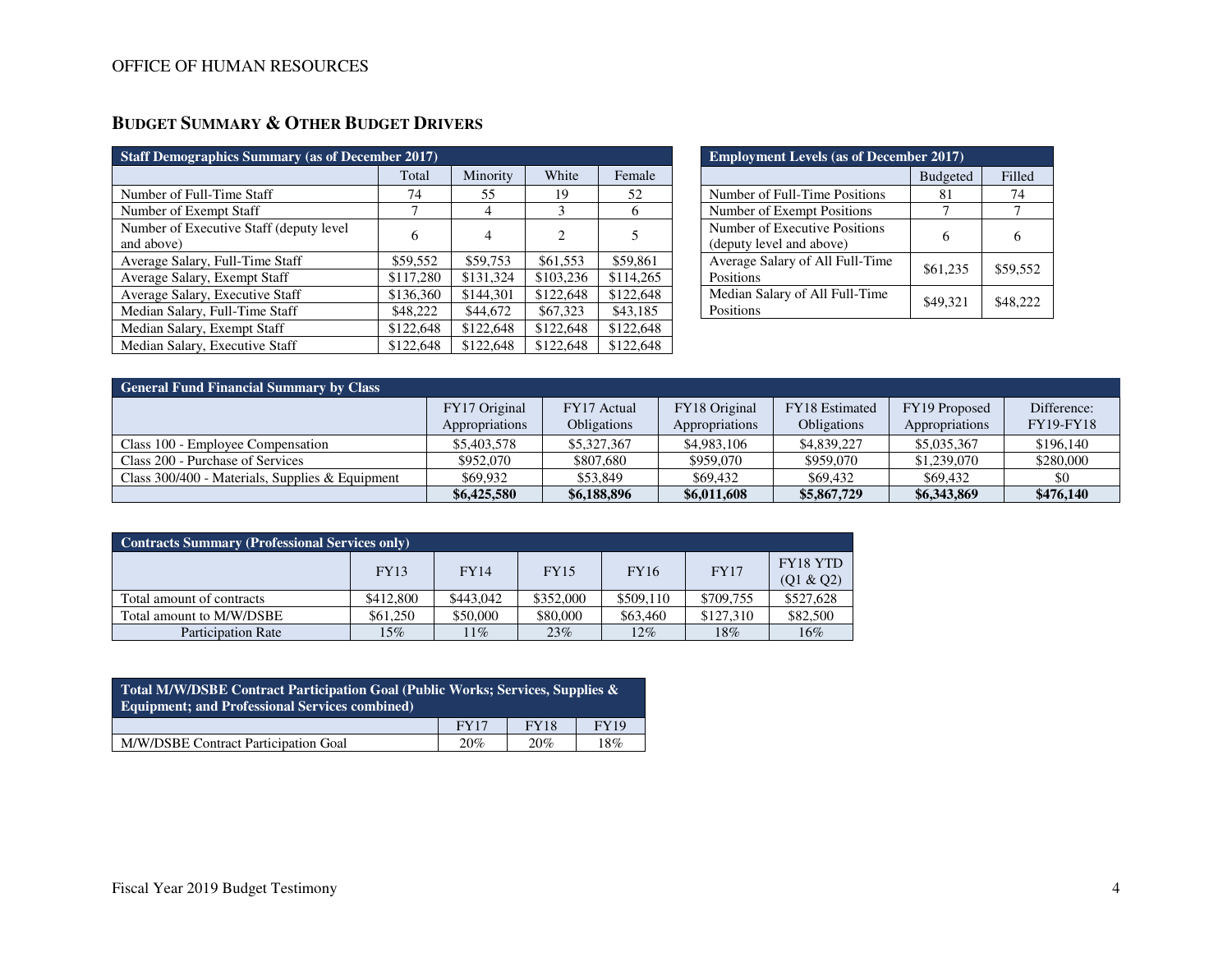### **PROPOSED BUDGET OVERVIEW**

### **Proposed Funding Request**:

The proposed Fiscal Year 2019 General Fund budget totals \$6,343,869, an increase of \$476,140 over Fiscal Year 2018 estimated obligation levels. This increase is primarily due to positions to support the new process designed for Position Exemption Requests as a result of the OnePhilly project, DC 33 pay raises per union contract, the initiation of a Diabetes Prevention Program and an audit of the City's Pharmacy Benefit.

The proposed budget includes:

- \$5,035,367 in Class 100, a \$196,140 increase over FY18. This is due to anticipated pay increases for DC 33 employees, the Position Control positions, and an additional Physician at the Medical Evaluation unit.
- \$1,239,070 in Class 200, a \$280,000 increase over FY18. This is due to the approval of a Diabetes Prevention Program. Only one of every two diabetics are adherent to their health management and medication plans; the prevention program is designed to increase employee adherence and improve their health. Additionally, the program will educate pre-diabetics and hopefully prevent development of diabetes at all. The Pharmacy Benefits audit will fulfill the City's fiduciary responsibilities for appropriate oversight of the benefit.
- \$65,082 in Class 300, level funding with FY18.
- \$4,350 in Class 400, level funding with FY18.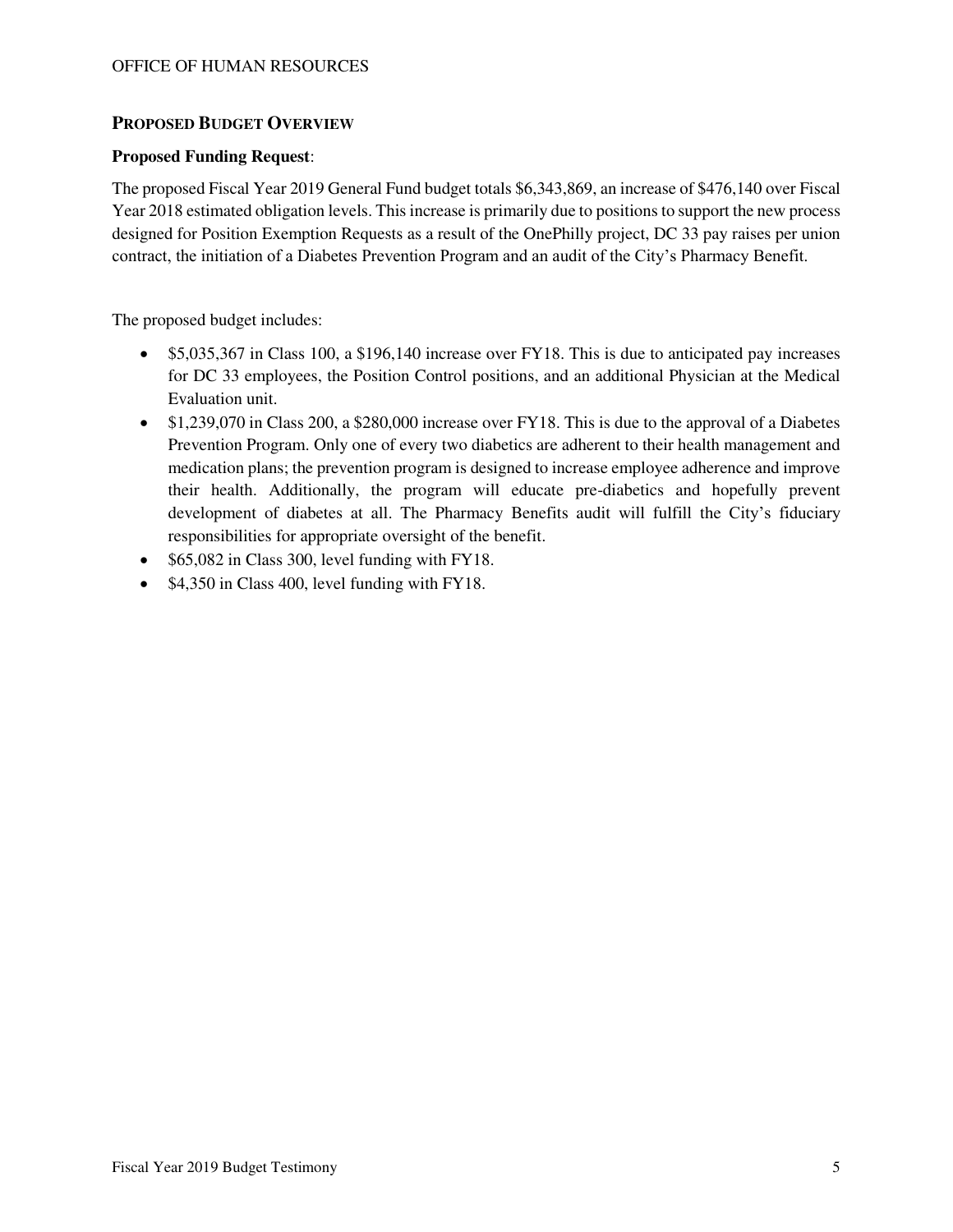# **STAFFING LEVELS**

The department is requesting 85 budgeted positions for FY19, an increase of 4 positions over FY18. This increase is due to the new position to support the OnePhilly Project as well as positions to effectively staff the MEU and other units. We are expecting to hire 2 additional staff members for the Medical Evaluation Unit, and 1 in the Transactions unit.

## **NEW HIRES**

| New Hires (from $7/1/2017$ to December 2017) |                              |  |  |  |  |  |
|----------------------------------------------|------------------------------|--|--|--|--|--|
|                                              | Total Number of<br>New Hires |  |  |  |  |  |
| Black or African American                    |                              |  |  |  |  |  |
| White                                        |                              |  |  |  |  |  |
| Total                                        |                              |  |  |  |  |  |

Since January 1, 2018, OHR has hired five employees who identify as Black or African American, two who identify as White, and one who did not disclose their race.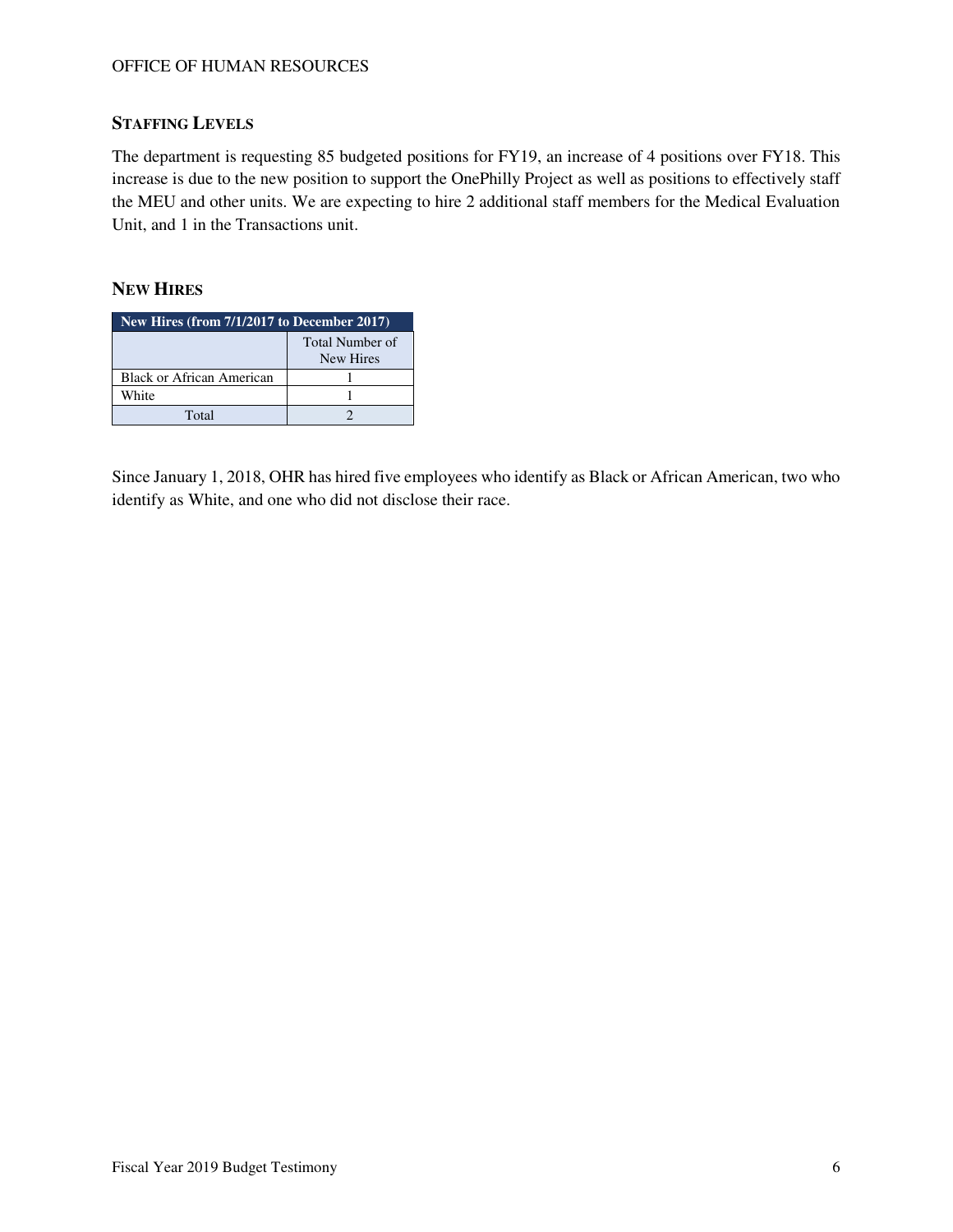# **PERFORMANCE, CHALLENGES, AND INITIATIVES**

| <b>FY19 Performance Measures</b>                                 |             |             |             |             |  |  |  |  |  |
|------------------------------------------------------------------|-------------|-------------|-------------|-------------|--|--|--|--|--|
|                                                                  | <b>FY17</b> | FY18 YTD    | <b>FY18</b> | <b>FY19</b> |  |  |  |  |  |
| Measure                                                          | Actual      | $(Q1 + Q2)$ | Target      | Target      |  |  |  |  |  |
| Percent of civil service eligible lists produced on or before    | 99%         | 98%         | 95%         | 95%         |  |  |  |  |  |
| targeted date                                                    |             |             |             |             |  |  |  |  |  |
| Average number of days for producing civil service eligible list | 44          | 48          | $\leq 55$   | $\leq 55$   |  |  |  |  |  |
| Percent of civil service exams administered on published and     | 96%         | 95%         | 95%         | 95%         |  |  |  |  |  |
| projected target date                                            |             |             |             |             |  |  |  |  |  |
| Percent of new hires who have satisfactory or higher performance |             |             |             |             |  |  |  |  |  |
| evaluations and have not been involuntarily separated after one  | 95%         | 95%         | 95%         | 95%         |  |  |  |  |  |
| year of hire <sup>1</sup>                                        |             |             |             |             |  |  |  |  |  |
| Percent of employees and spouses/life partners enrolled in       | $46.5\%$    | N/A         | 50%         | 50%         |  |  |  |  |  |
| wellness initiatives <sup>2</sup>                                |             |             |             |             |  |  |  |  |  |
| Average turnaround days for HR transactions <sup>3</sup>         |             |             |             |             |  |  |  |  |  |
| Number of civil service eligible lists <sup>4</sup>              | 352         | 170         | N/A         | N/A         |  |  |  |  |  |

*1 OHR is using this measure to assess the quality of eligible candidates.*

<sup>2</sup> This is an annual measure that is calculated on a calendar year basis. 2017 was the second year for spousal/life partner inclusion. Enrollment *data will be available in October.* 

*3 Transactions include employee hires, promotions, transfers, leaves of absence, salary changes, and separations.* 

*4 The number of lists produced annually depends on departmental needs and requests, so OHR does not set targets for these measures. The number of lists typically varies from 250 to 450.*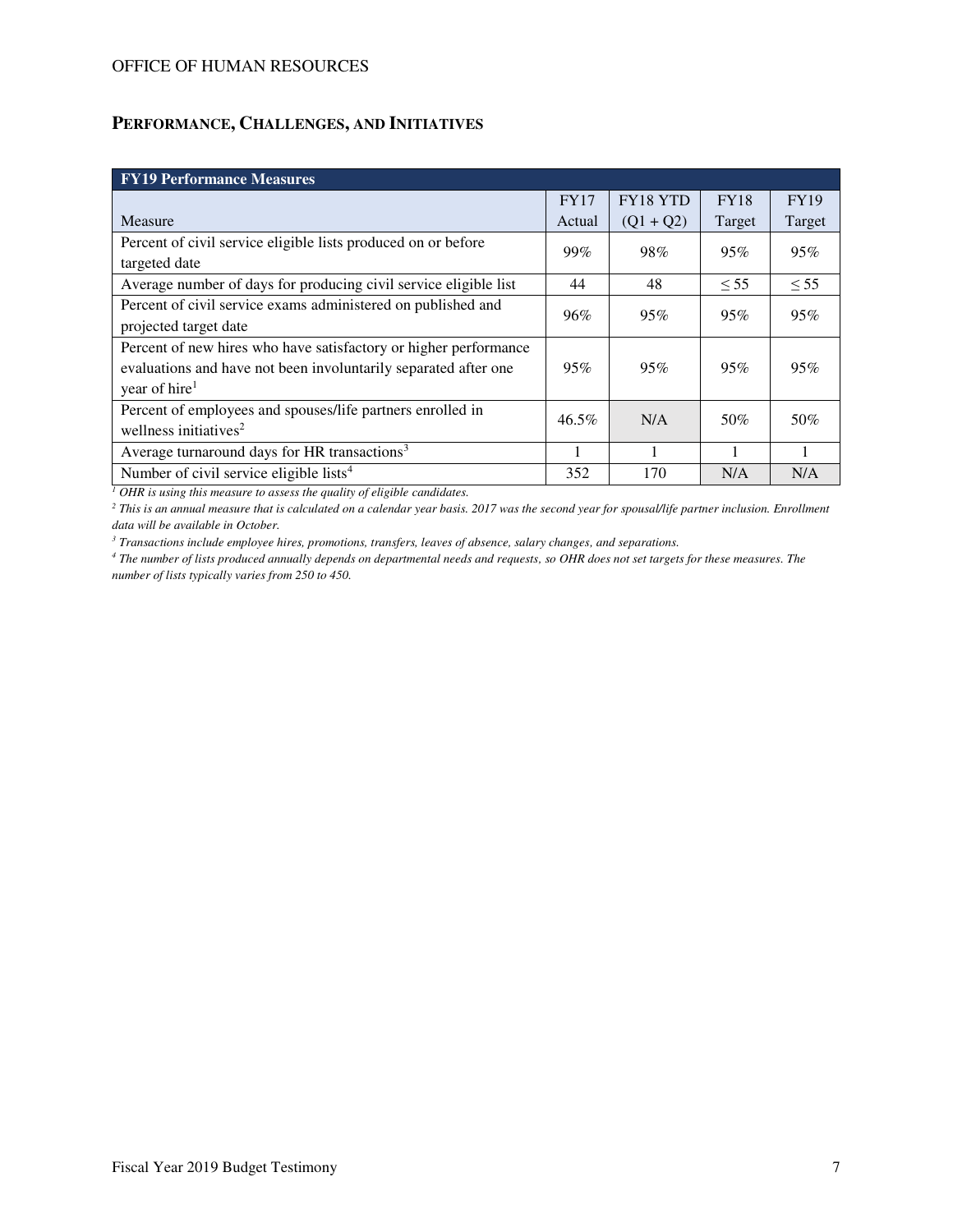# **OTHER BUDGETARY IMPACTS**

# **Federal and State (Where Applicable)**

The City will continue to monitor federal and state changes to healthcare policy.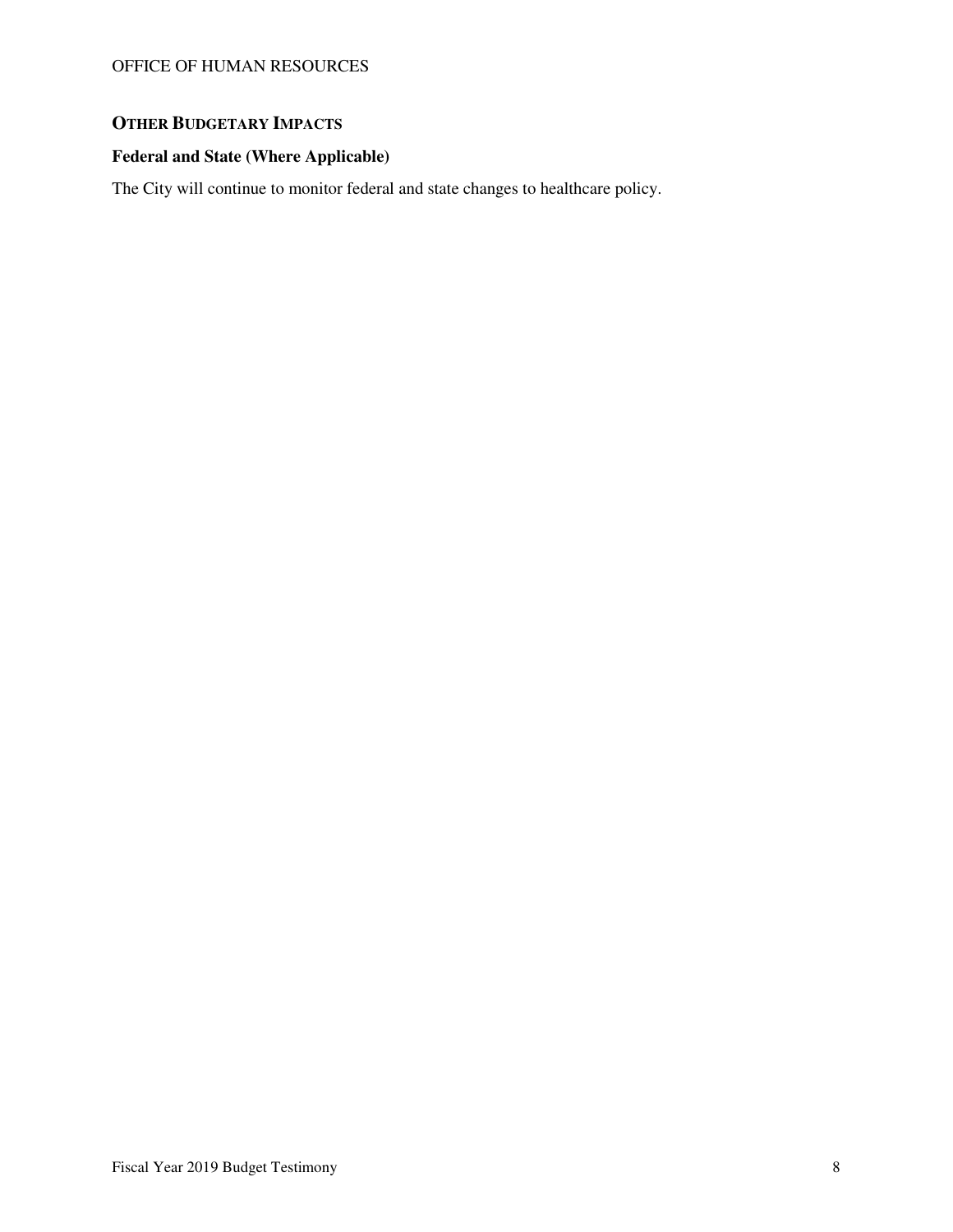# **CONTRACTING EXPERIENCE**

| <b>M/W/DSBE Participation on Large Professional Services Contracts</b> |                     |                                    |                             |                                  |                           |                                                 |                                          |                                           |                                                   |                                                                                                                                     |                                                          |
|------------------------------------------------------------------------|---------------------|------------------------------------|-----------------------------|----------------------------------|---------------------------|-------------------------------------------------|------------------------------------------|-------------------------------------------|---------------------------------------------------|-------------------------------------------------------------------------------------------------------------------------------------|----------------------------------------------------------|
| Top Five Largest Contracts, FY18                                       |                     |                                    |                             |                                  |                           |                                                 |                                          |                                           |                                                   |                                                                                                                                     |                                                          |
| Vendor<br>Name                                                         | Service<br>Provided | Dollar<br>Amount<br>of<br>Contract | <b>RFP</b><br>Issue<br>Date | Contract<br><b>Start</b><br>Date | Ranges in RFP             | $%$ of<br>M/W/DSBE<br>Participation<br>Achieved | \$ Value of<br>M/W/DSBE<br>Participation | Total $%$<br>Participation<br>- All DSBEs | Total \$<br>Value<br>Participation<br>- All DSBEs | Local<br><b>Business</b><br>(principal)<br>place of<br>business<br>located<br>within<br>City<br>limits)<br>[yes/<br>no <sub>l</sub> | Waiver for<br>Living Wage<br>Compliance?<br>[yes $/no$ ] |
|                                                                        |                     |                                    |                             |                                  | <b>MBE: Best Efforts</b>  | 20%                                             | \$50,000                                 |                                           |                                                   |                                                                                                                                     |                                                          |
| Aon                                                                    | <b>Benefits</b>     |                                    |                             |                                  | <b>WBE: Best Efforts</b>  | $0\%$                                           | \$0                                      |                                           |                                                   |                                                                                                                                     |                                                          |
| Consulting                                                             | Consultant          | \$250,000                          | 6/20/2013                   | 8/1/2016                         | <b>DSBE: Best Efforts</b> | $0\%$                                           | \$0                                      | 20%                                       | \$50,000                                          | yes                                                                                                                                 | no                                                       |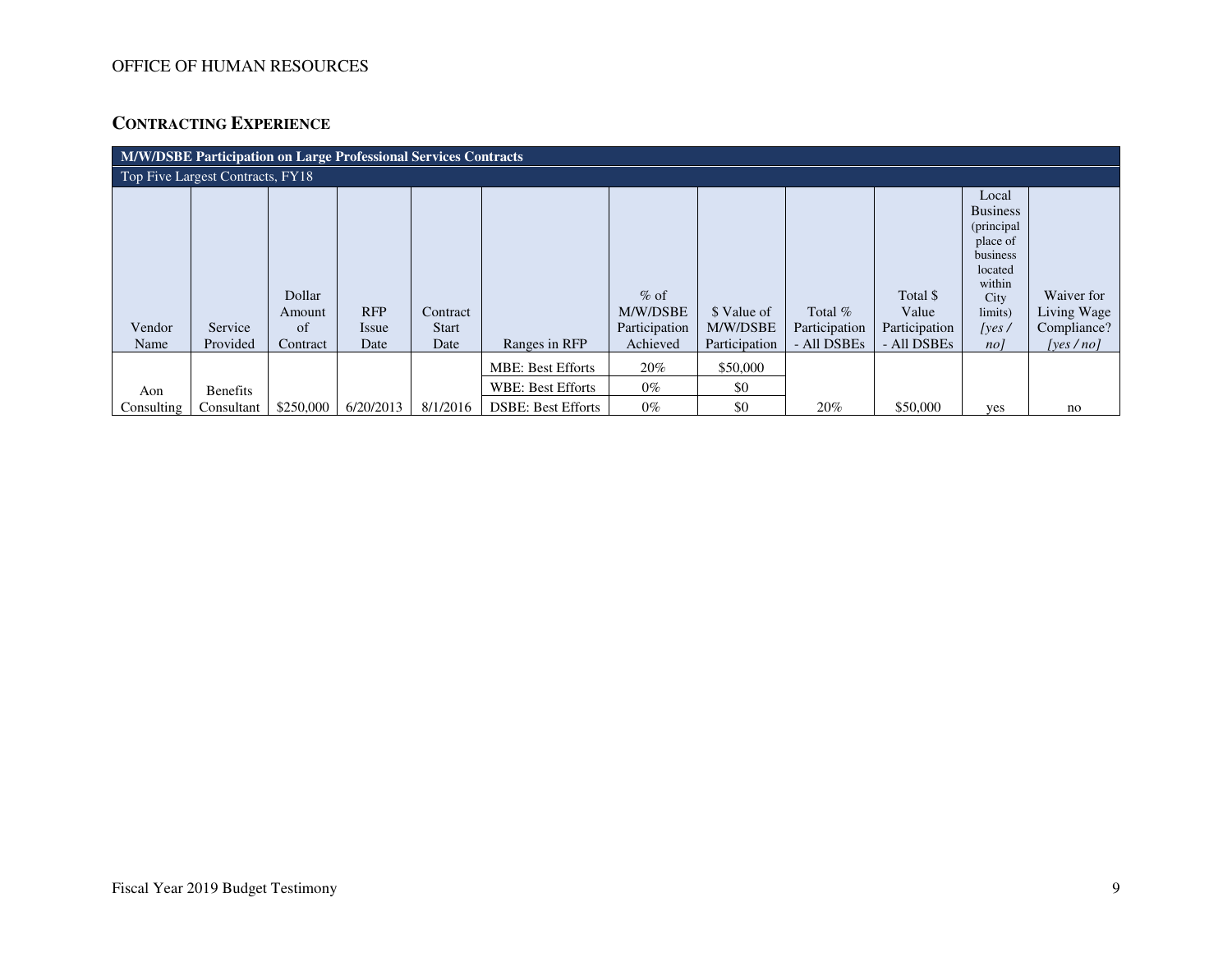# **EMPLOYEE DATA**

| <b>Staff Demographics (as of December 2017)</b> |                        |                |                      |                        |                  |  |  |  |
|-------------------------------------------------|------------------------|----------------|----------------------|------------------------|------------------|--|--|--|
|                                                 | <b>Full-Time Staff</b> |                |                      | <b>Executive Staff</b> |                  |  |  |  |
|                                                 | Male                   | Female         |                      | Male                   | Female           |  |  |  |
|                                                 | African-               | African-       |                      | African-               | African-         |  |  |  |
|                                                 | American               | American       |                      | American               | American         |  |  |  |
| Total                                           | 10                     | 36             | Total                | $\theta$               | 3                |  |  |  |
| % of Total                                      | 14%                    | 49%            | % of Total           | $0\%$                  | 50%              |  |  |  |
| Average Salary                                  | \$45,433               | \$53,674       | Average Salary       | N/A                    | \$122,648        |  |  |  |
| <b>Median Salary</b>                            | \$42,753               | \$42,353       | Median Salary        | N/A                    | \$122,648        |  |  |  |
|                                                 | White                  | White          |                      | White                  | White            |  |  |  |
| Total                                           | 9                      | 10             | Total                | $\Omega$               | $\overline{c}$   |  |  |  |
| % of Total                                      | 12%                    | 14%            | % of Total           | $0\%$                  | 33%              |  |  |  |
| Average Salary                                  | \$66,027               | \$59,708       | Average Salary       | N/A                    | \$122,648        |  |  |  |
| <b>Median Salary</b>                            | \$71,597               | \$64,837       | Median Salary        | N/A                    | \$122,648        |  |  |  |
|                                                 | Hispanic               | Hispanic       |                      | Hispanic               | Hispanic         |  |  |  |
| Total                                           | 1                      | 3              | Total                | 1                      | $\mathbf{0}$     |  |  |  |
| % of Total                                      | $1\%$                  | 4%             | % of Total           | 17%                    | $0\%$            |  |  |  |
| Average Salary                                  | \$130,000              | \$59,545       | Average Salary       | \$130,000              | N/A              |  |  |  |
| Median Salary                                   | \$130,000              | \$64,237       | Median Salary        | \$130,000              | N/A              |  |  |  |
|                                                 | Asian                  | Asian          |                      | Asian                  | Asian            |  |  |  |
| Total                                           | 1                      | 1              | Total                | $\mathbf{0}$           | $\boldsymbol{0}$ |  |  |  |
| % of Total                                      | 1%                     | $1\%$          | % of Total           | $0\%$                  | $0\%$            |  |  |  |
| Average Salary                                  | \$81,082               | \$35,661       | Average Salary       | N/A                    | $\rm N/A$        |  |  |  |
| <b>Median Salary</b>                            | \$81,082               | \$35,661       | Median Salary        | N/A                    | N/A              |  |  |  |
|                                                 | Other                  | Other          |                      | Other                  | Other            |  |  |  |
| Total                                           | 1                      | $\overline{c}$ | Total                | $\theta$               | $\mathbf{0}$     |  |  |  |
| % of Total                                      | 1%                     | 3%             | % of Total           | $0\%$                  | $0\%$            |  |  |  |
| Average Salary                                  | \$64,037               | \$45,692       | Average Salary       | N/A                    | N/A              |  |  |  |
| Median Salary                                   | \$64,037               | \$45,692       | Median Salary        | N/A                    | N/A              |  |  |  |
|                                                 | Bilingual              | Bilingual      |                      | Bilingual              | Bilingual        |  |  |  |
| Total                                           | 4                      | 7              | Total                | 1                      | 1                |  |  |  |
| % of Total                                      | 5%                     | 9%             | % of Total           | 17%                    | 17%              |  |  |  |
| Average Salary                                  | \$86,642               | \$74,142       | Average Salary       | \$130,000              | \$122,648        |  |  |  |
| Median Salary                                   | \$76,265               | \$71,647       | Median Salary        | \$130,000              | \$122,648        |  |  |  |
|                                                 | Male                   | Female         |                      | Female                 |                  |  |  |  |
| Total                                           | 22                     | 52             | Total                | 1                      | 5                |  |  |  |
| % of Total                                      | 30%                    | 70%            | % of Total           | 17%                    | 83%              |  |  |  |
| Average Salary                                  | \$56,197               | \$59,861       | Average Salary       | \$130,000              | \$122,648        |  |  |  |
| <b>Median Salary</b>                            | \$52,841               | \$43,185       | <b>Median Salary</b> | \$130,000              | \$122,648        |  |  |  |